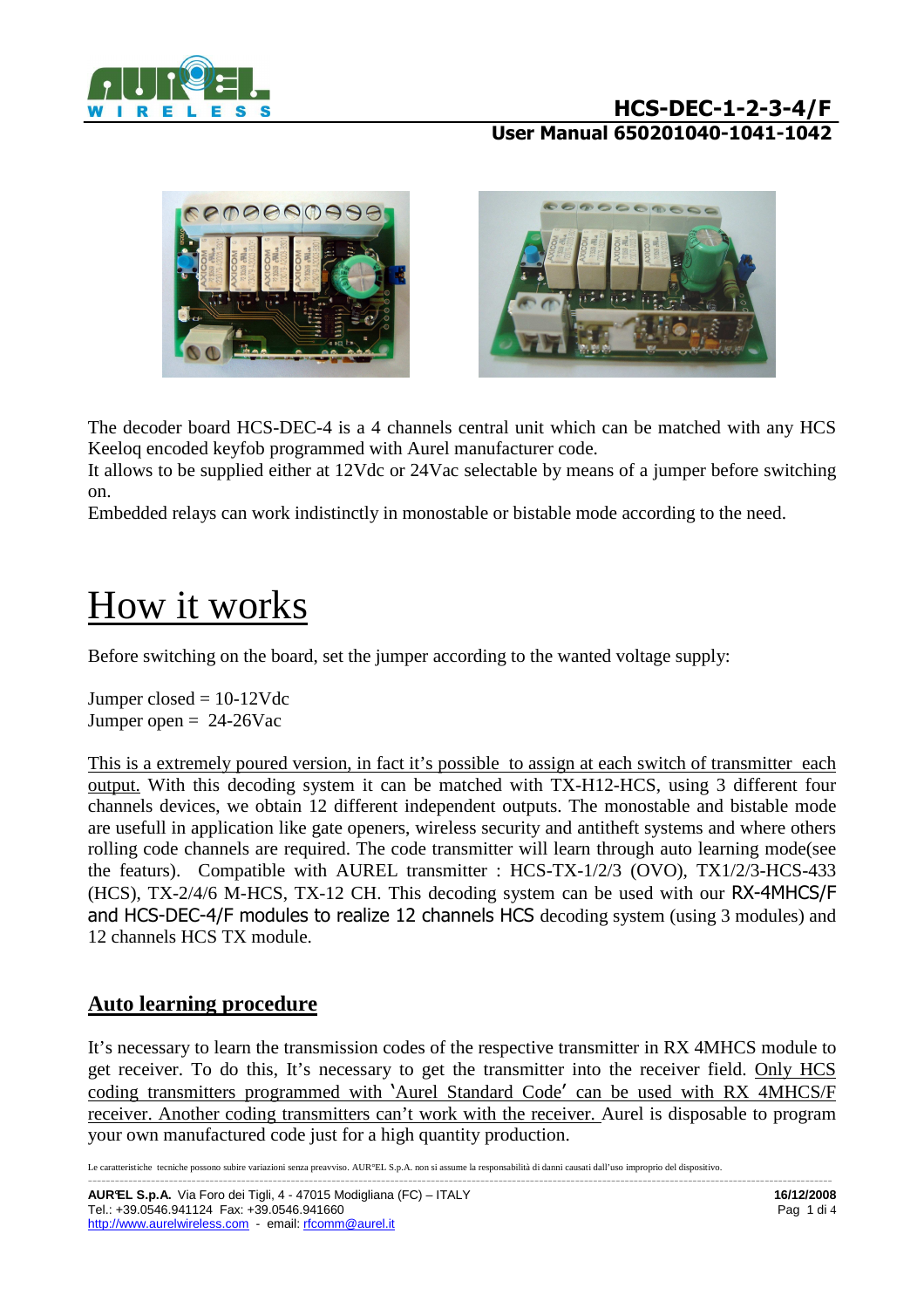

Once the decoding is realized, the auto learning led turn on for a short instants( $\sim$ 1sec) to show the correct working.

- Pushing once the auto learning button, the led will blink, it switches on one second and switches off again, this for 12 seconds. During this time pushing the 'A' switch on 'X' keyfob, it will assign on one output.
- Pushing twice the auto learning button, the auto learning led blink twice quickly with a turn of time of one second, all this for 12 seconds. During this time pushing the 'B' button of 'X' keyfob it will assign on second output.
- Pushing third the auto learning button, the auto learning led blink third quickly with a turn of time of one second, all this for 12 seconds. During this time pushing the 'C' button of 'X' keyfob it will assign on third output.
- Pushing fourth the auto learning button, the auto learning led blink fourth quickly with a turn of time of one second, all this for 12 seconds. During this time pushing the 'D' button of 'X' keyfob it will assign on third output.

An another pushing of the button, the led will blink once again, it will repeat an another program cycle. If any button of the transmitter will press again, it will escape of the auto learning cycle in 12 seconds. It's possible to learn until a maximum of four buttons each single transmitter.

| Num. of<br><b>Blinking quickly</b><br>auto learning button | Tx button assigned to: |  |  |
|------------------------------------------------------------|------------------------|--|--|
|                                                            | Output 1               |  |  |
|                                                            | Output 2               |  |  |
|                                                            | Output 3               |  |  |
|                                                            | Output 4               |  |  |

#### **Other features available:**

- 1. In the event in which it is proceeded to assign a button of the same transmitter to the output already programmed, the auto learning led will blink quickly for 10 seconds, this for indicating that the operation is not correct.
- 2. In the event of it decided to auto learn the second transmitter, the auto learning procedure will be the same above. The decoding system will automatically recognize that a new transmitter isn't to on yet.

## **How to switch output from mono to bistable**

The auto learning button will command the switching between monostable mode and bistable mode.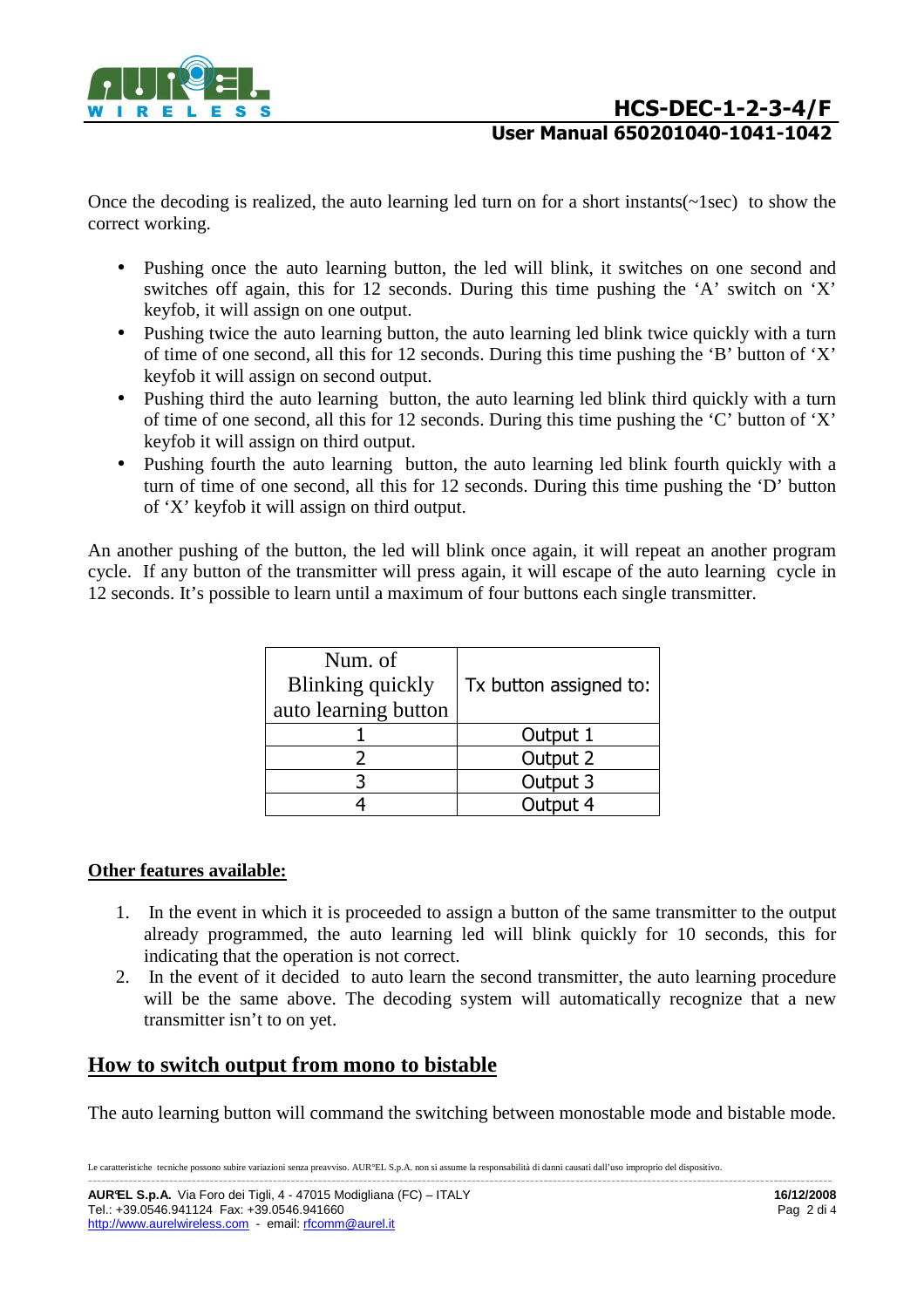

# **HCS-DEC-1-2-3-4/F User Manual 650201040-1041-1042**

Pushing once the auto learning button, the led will blink for 12 seconds. During this time pushing it again for three seconds or until the led is on, pulling it immediately the led will turn off, after this a blink will show the number one output is bistable. The number one output will switch in monostabile mode doing again the same procedure, after releasing the button, a two slowly blink of the auto learning led will show the change. The procedure is the same for the other three outputs: for the output number three, pushing the auto learning button until the led will blink three times consecutive, pushing again for three seconds or until the led is on, and releasing the button again a slow blink of the led will show the bistable mode. Each functional output change will remain valid for all the buttons of keyfobs associated at that channel.

## **Erasing memory**

In order to erase the memory stored in the RX 4MHCS device, push the auto learning button and release it again, the led starts blinking. Now press it again and hold it down for 8 seconds, the led switches on after three seconds and switches off after eight seconds. Then release it and verify that led blinks 5 times to indicate the memory has been erased. After the reset, any transmitter will not recognize HRS coding system, and all the output will set in monostable mode.

|                      | min | typ              | max | unit |
|----------------------|-----|------------------|-----|------|
| DC voltage supply    | 10  | 12               | 15  | V    |
| AC voltage supply    | 23  | 24               | 26  | V    |
| Current cons. STBY   |     | 8mA dc--20mA ac  |     | ma   |
| Max consumption**    |     | 52mA dc--66mA ac |     | ma   |
| Max current on relay |     | 0,25A/220Volt AC |     |      |
|                      |     | 2 A /30 Volt DC  |     |      |
| Antenna impedence    |     | 500hm            |     |      |
| Frequency            |     | 433,92MHz*       |     |      |
| Receiver sensitivity |     | $-100$ dBm $*$   |     |      |
| Modulation           |     | $AM^*$           |     |      |

#### Technical characteristics

\* see receiver AC-RX2 characteristics.

\*\* in case of all 4 relays simultaneously activated.

## Assembling

In case the board should be enclosed in a box, it's recommended to keep the module out of metallic shields.